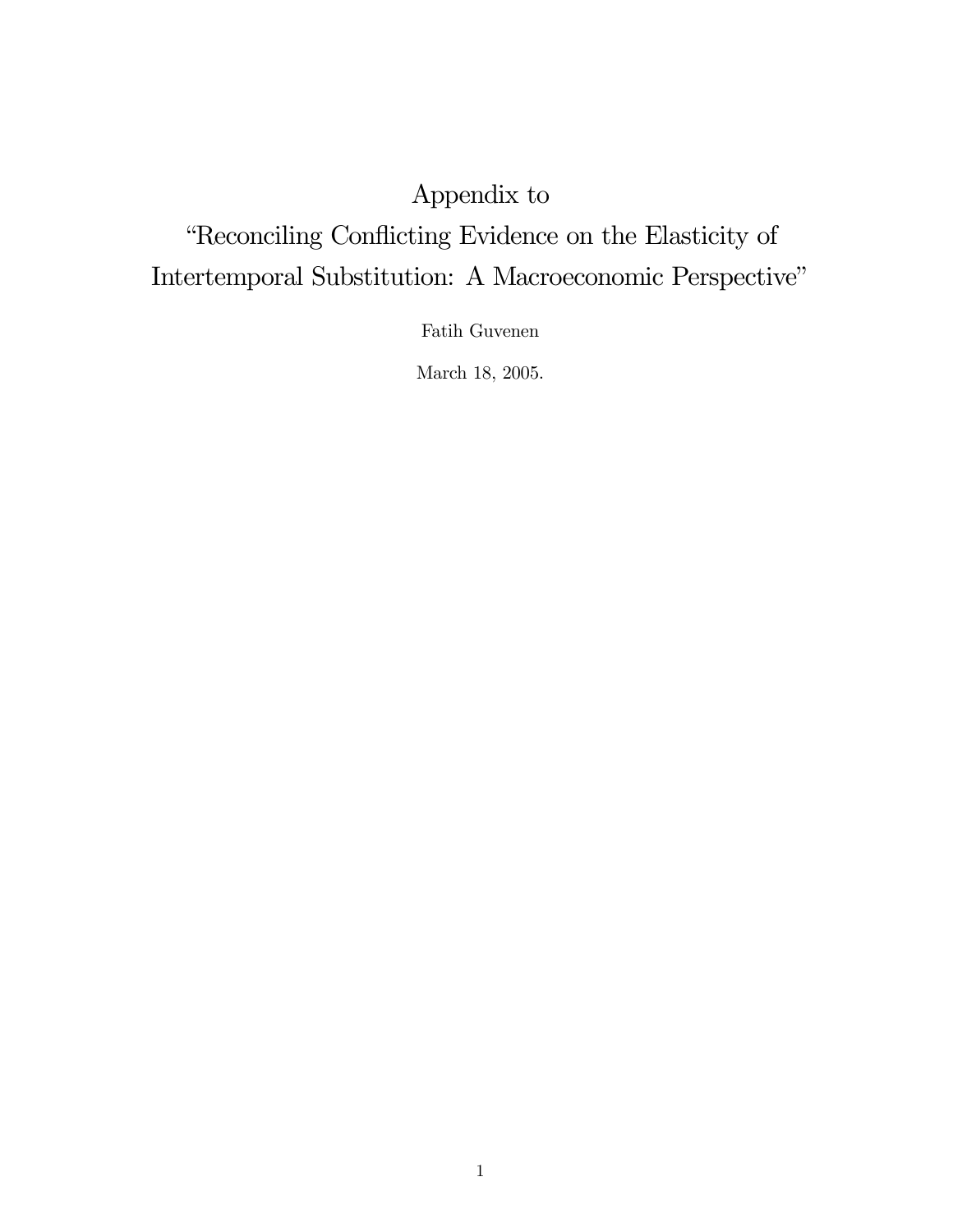### 1 Appendix: Numerical Solution and Accuracy

This appendix describes the numerical solution of the model introduced in Section 3 of Guvenen (2005) and related accuracy issues. Let  $\Upsilon$  denote the aggregate state  $(K, B, Z)$  throughout this appendix. Solving the model amounts to finding the following functions which are part of the stationary recursive equilibrium:

- 1. Value functions  $(V^i(\omega; \Upsilon))$  and decision rules:  $b^i(\omega; \Upsilon)$  for each agent  $i = h, n$ , and  $s'(\omega; \Upsilon)$ .
- 2. Equilibrium bond pricing function,  $q(\Upsilon)$ , which clears the bond market.
- 3. Equilibrium laws of motion  $\Gamma_K(\Upsilon)$ ,  $\Gamma_B(\Upsilon)$  consistent with individual decision rules.

Note that there is an interdependence between the functions in 1 to 3 above. There are a number of nonlinear functional equations to solve in order to obtain these functions, so instead of attempting to solve them simultaneously, we use an iterative algorithm.

Specifically, we first solve each agent's dynamic programming problem with initial guesses for  $q(\Upsilon)$  and laws of motion. Note that  $R^{S}(K, Z)$  and  $W(K, Z)$  are easily determined by the FOCs of the firm's problem. Moreover, to our knowledge, this is the first attempt to numerically solve a dynamic program with Epstein-Zin preferences. Then we use the decision rules to find a bond pricing function which clears the market and update the old value of  $q(\Upsilon)$ . Similarly, we update the laws of motion as will be described below. We go back to the agent's problem and solve it with the updated values of the equilibrium aggregate functions and continue the procedure until convergence. The details of the algorithm are as follows:

#### Step 0: *Initialization*:

- (a) Choose a grid for individual wealth levels:  $\omega^h$ ,  $\omega^n$ . We used 80 grid points for each wealth variable for the baseline case discussed in the text; using as few as 60 points and as many as 100 points did not noticeably affect the results. There is not much curvature in the equilibrium functions in  $K$  direction, so eight equally-spaced grid points gave sufficiently accurate results. On the other hand, the bond price exhibits substantial variation in B direction close to the borrowing constraints, so we took 30 grid points. We chose the locations of the grid points corresponding to Chebyshev roots which oversamples near boundaries.
- (b) Take an initial guess for  $q(\Upsilon)$ ,  $\Gamma_K(\Upsilon)$  and  $\Gamma_B(\Upsilon)$  : we set  $q^0(\Upsilon)$  such that neither asset dominates the other in return state-by-state. For  $\Gamma_K^0(\Upsilon)$ , we set it equal to the equilibrium law of motion for capital obtained from a representative-agent economy with the same calibration of relevant variables, and preferences are calibrated to that of the stockholder.  $\Gamma_B^0(\Upsilon)$  is set such that initially,  $B'=B$ .
- (c) Set  $V^i \equiv c > 0$ ,  $i = h, n$ , for some constant c.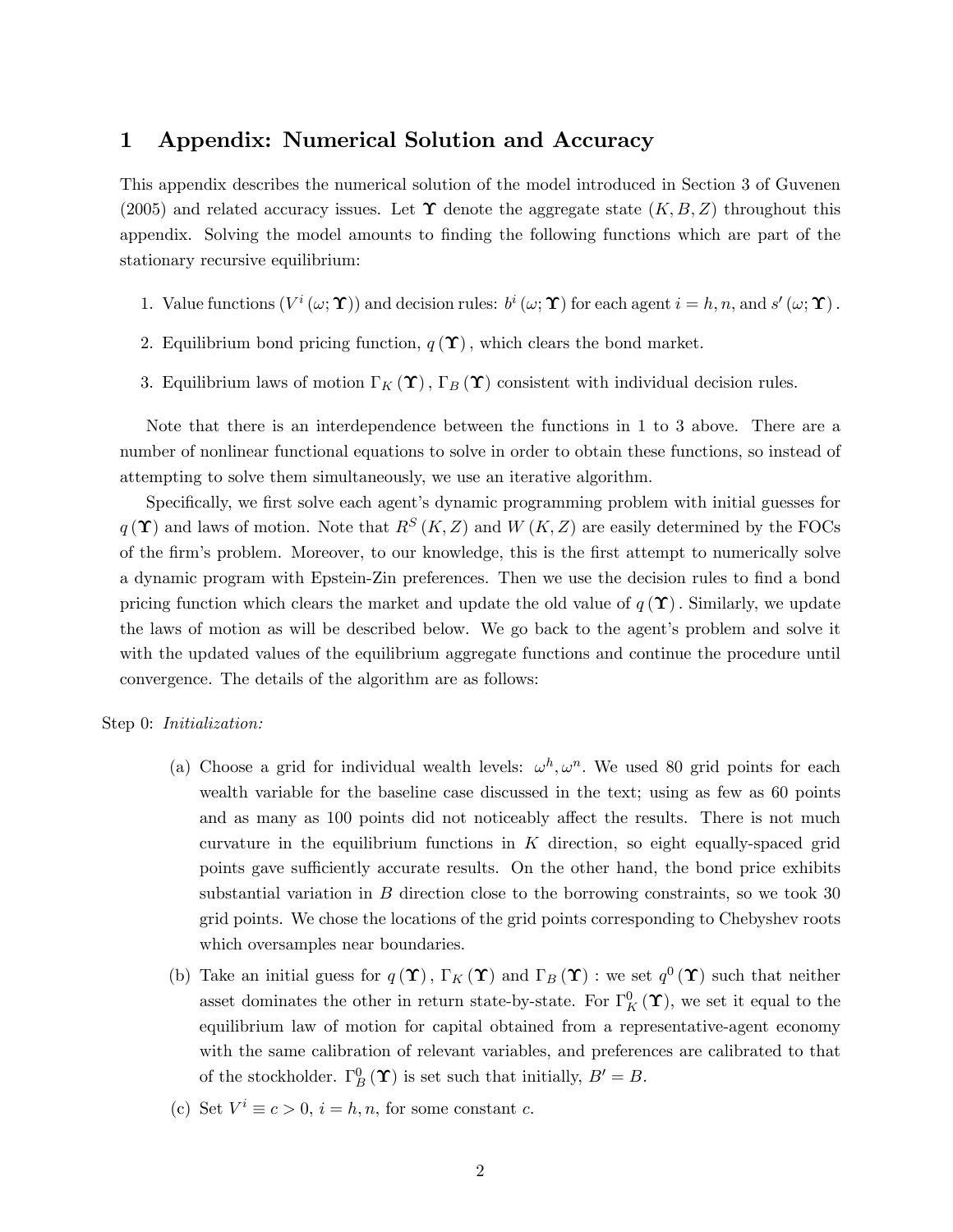#### Step 1: Solve each agent's dynamic problem:

- (a) Let  $l$  and  $j$  index grid points and iteration number respectively. For each grid point  $(\omega_l; \mathbf{\hat{Y}}_l)$  we find the optimal consumption and portfolio choice for the individual. The portfolio choice of the stockholder is a two-dimensional maximization problem with a very flat objective function given the small equity premium. The standard optimization packages which rely on Jacobian or Hessian matrix information, such as the "npsol" subroutine of the NAG library, or similar routines from the IMSL library fail very frequently. Hence, instead we used a constrained optimization algorithm based on the one described in Krusell and Smith (1997), which is not very fast but is very robust. To evaluate the value function off the grid points we use interpolation methods. One advantage of Epstein-Zin preferences is that without borrowing constraints the value function is linear in individual wealth. Our experience is that, in our model, it is also almost linear except in the close neighborhood of the constraint. So we were able use linear interpolation in  $\omega$  direction, and we used cubic spline interpolation in K and B directions.
- (b) After decision rules are obtained, we apply Howard's policy iteration algorithm to speed up convergence. This amounts to updating the value function by assuming that the agent uses the same decision rule for t periods, where we used  $t = 20$ .
- (c) We iterate on a-b until the maximum percentage deviation in each decision rule is less than  $10^{-5}$  for the stockholder and  $10^{-6}$  for the non-stockholder.
- Step 2: Update the bond pricing function: We clear the bond market following the algorithm described in Krusell and Smith (1997). In iteration j, at each grid point for current state  $\Upsilon_l$ , we want to find the new bond price  $q^{j}(\Upsilon_l)$  which clears the markets today, when agents take  $q^{j-1}(\Upsilon)$  to apply to all future dates. More specifically, we first solve the following maximization problem for the stockholder and with  $s' \equiv 0$  for the non-stockholder:

$$
J(\omega; \Upsilon, \hat{q}) = \max_{b', s'} \left( (1 - \beta) (C)^{\varphi} + \beta \left( E_t \left[ V (\omega'; \Upsilon')^{\alpha} \right] \right)^{\frac{\varphi}{\alpha}} \right)^{\frac{1}{\varphi}}
$$
  
s.t  

$$
C + \hat{q} \times b' + s' \leq \omega + W(K, Z)
$$
  
and equations 2 to 5 in the text.

Note that this is not a functional equation. This problem will give rise to bond holding rules  $f_B^h(\omega; \Upsilon, \hat{q})$  and  $f_B^n(\omega; \Upsilon, \hat{q})$  as a function of the current bond price  $\hat{q}$ . Then, at each grid point  $\Upsilon_l$ , we search over the bond price  $\hat{q}$  to find  $q_l^*$  such that the bond market clears:  $\text{ABS}(\lambda \times f_B^h(\omega; \Upsilon,q_l^*) + (1-\lambda) \times f_B^n(\omega; \Upsilon,q^*)) < 10^{-8}$ . We set  $q^j(\Upsilon_l) = q^*(\Upsilon_l)$ .

Step 3: Now we update the laws of motion using the updated decision rules:  $K' = \Gamma^j_K(\Upsilon) =$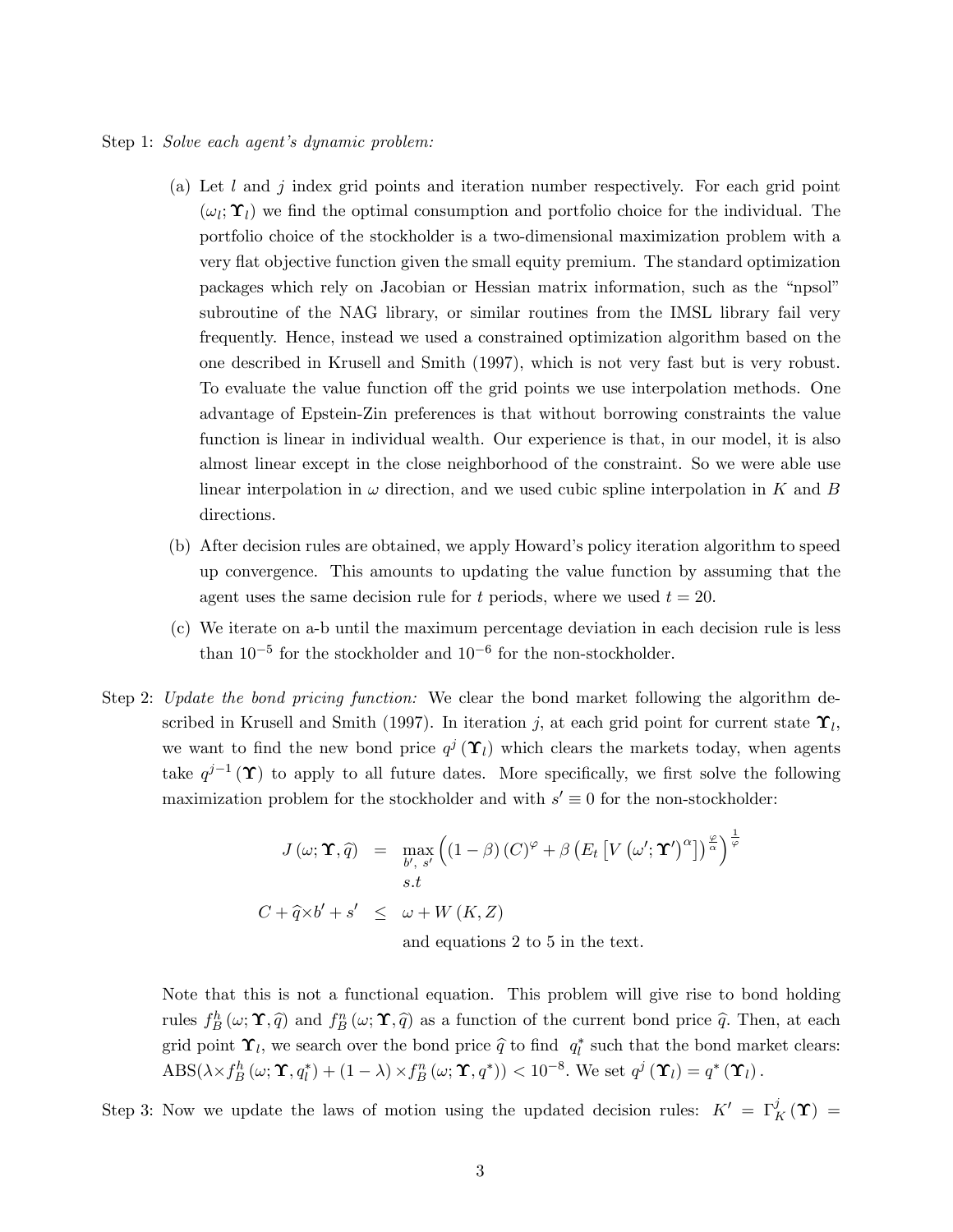$\lambda s^{j}(\omega^{h}, \Upsilon)$  where  $\omega^{h} = (K(1 + R^{e}(K, Z)) - B)/\lambda$ , and  $B' = \Gamma_{B}^{j}(\Upsilon) = (1 - \lambda)b^{j,n}(\omega^{n}, \Upsilon)$ where  $\omega^n = B/(1 - \lambda)$ .

Step 4: Iterate on steps 1 to 3 until convergence. We require the maximum deviation in consecutive updates to be less than  $10^{-6}$  for bond pricing function, and  $10^{-5}$  for the aggregate laws of motion.

We then simulate the model through time and assume that the economy reaches a stationary distribution after 3,000 periods. All the statistics in the paper are averages over 60,000 periods of simulation.

## 2 Data Appendix

This appendix describes the data and the construction of variables for the joint distribution of wealth and consumption reported in Figure 1 and Table 2. The data is from the 1984 wave of the Panel Study of Income Dynamics and its wealth supplement. We choose the 1984 wave because it is one of the four waves (along with 1989, 1994 and 1999) which include the wealth supplement used to construct net worth and financial asset variables. Food data (used in the construction of consumption) is missing in the 1989 wave rendering it unusable. At the time of the writing of the Örst draft of this paper, the latter two waves came only in early release form with little documentation. Our attempts to construct consistent definitions of variables proved problematic. Also, due to increasing reliance on secondary respondents when the household head could not be contacted (after 1993) data quality seems to have been negatively affected (See Haider (2001) for a discussion).

The basic economic unit in all the calculations is a household. The definition of net worth and financial wealth is the same as given in footnote 6. These definitions also correspond to Wolff's (2000) variables from the Survey of Consumer Finances making comparison easier. For consumption we take expenditures of non-durables and services (denoted  $C_{ns}$ ) which is the measure used by Euler equation studies discussed in the text. We construct the CEX measure of  $C_{ns}$ that we take as benchmark following Attanasio and Weber (1995) which is also very close to the National Income and Product Accounts definition. We exclude durables (vehicle purchases, household furnishings and equipment), apparel and education expenses since they are likely to have a significant durable component.

One problem with using PSID is that it does not include a comprehensive measure of consumption but rather has food expenditures (the sum of food at home, food away from home and the value of food stamps), and the rent value. On the other hand the Consumer Expenditure Survey has high quality consumption data but no detailed information on wealth. Using these two variables we construct a proxy for non-durables and services. Note that we are interested in the distribution of consumption rather than its absolute level, so we can construct a reasonable proxy as long as our variables (rent and food) constitute a reasonably fixed fraction of total consumption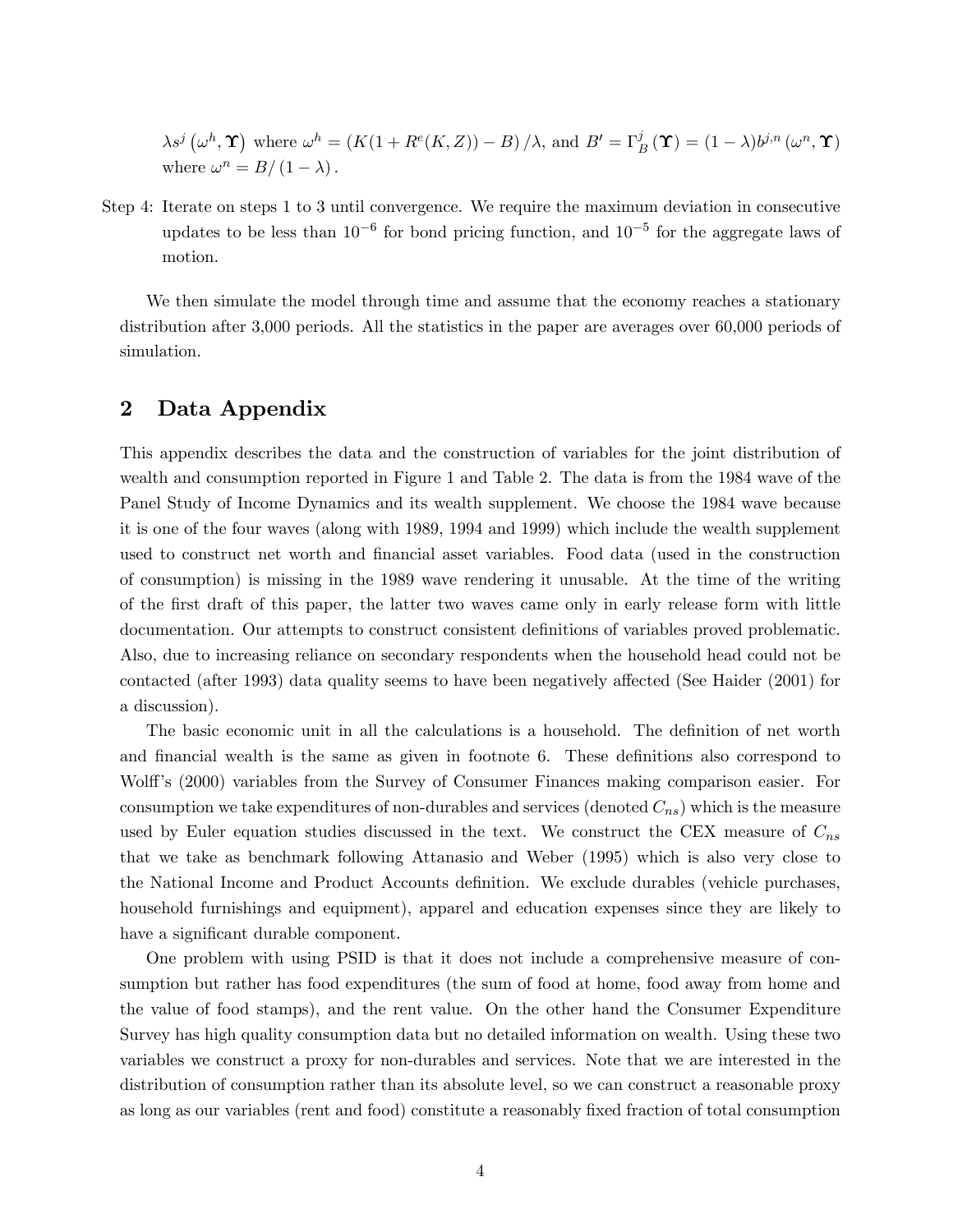

Figure 1: The Ratio of Consumption Proxies to Non-Durables and Services from the CEX, 2000

for most households. Figure 1 plots the ratio of rent to  $C_{ns}$  for different income brackets from the CEX. Rent accounts for about 23 to 25 percent of  $C_{ns}$  and is relatively stable across different household groups. Second, together with food expenditures (the dashed line) they account for 41 to 43 percent of total and this ratio is also pretty much fixed across income groups. We use this second measure to calculate the corresponding proxy from the PSID.

One last issue is about the calculation of a rental equivalent for homeowners in PSID. To obtain the rental equivalent from the reported house values for homeowners we compute the user cost of housing,  $C = [(1 - \tau) (i + \tau_p) - \pi + \delta] V \equiv \Theta V$ , where  $\tau$  is the personal income tax rate,  $\tau_p$  is the property tax,  $\pi$  is capital gains on house value,  $\delta$  is the maintenance cost, and V is the house value (c.f., Hendershott and Slemrod, 1983). The Bureau of Economic Analysis (BEA) releases annual data that measure the value of the stock of owner-occupied nonfarm housing as well as the imputed rent for owner-occupied non-farm housing. (The imputed rent is calculated using actual rents on comparable dwellings both from the Census of Housing Survey and the CPI housing survey.) Dividing the two numbers yields a measure of  $\Theta$  equal to 8.8 percent which we use to calculate the rental equivalents from house values. To see if possible variation in  $\Theta$  across income levels might bias the results, we also constructed the same consumption proxy using only renters' information. In this case, the share of consumption of the top 20 percent was 34.2 percent. We also tried using total consumption expenditures (instead of non-durables and services) as the measure of consumption. In this case the share of consumption of the top 20 percent increased from 30.3 percent to 33.6 percent.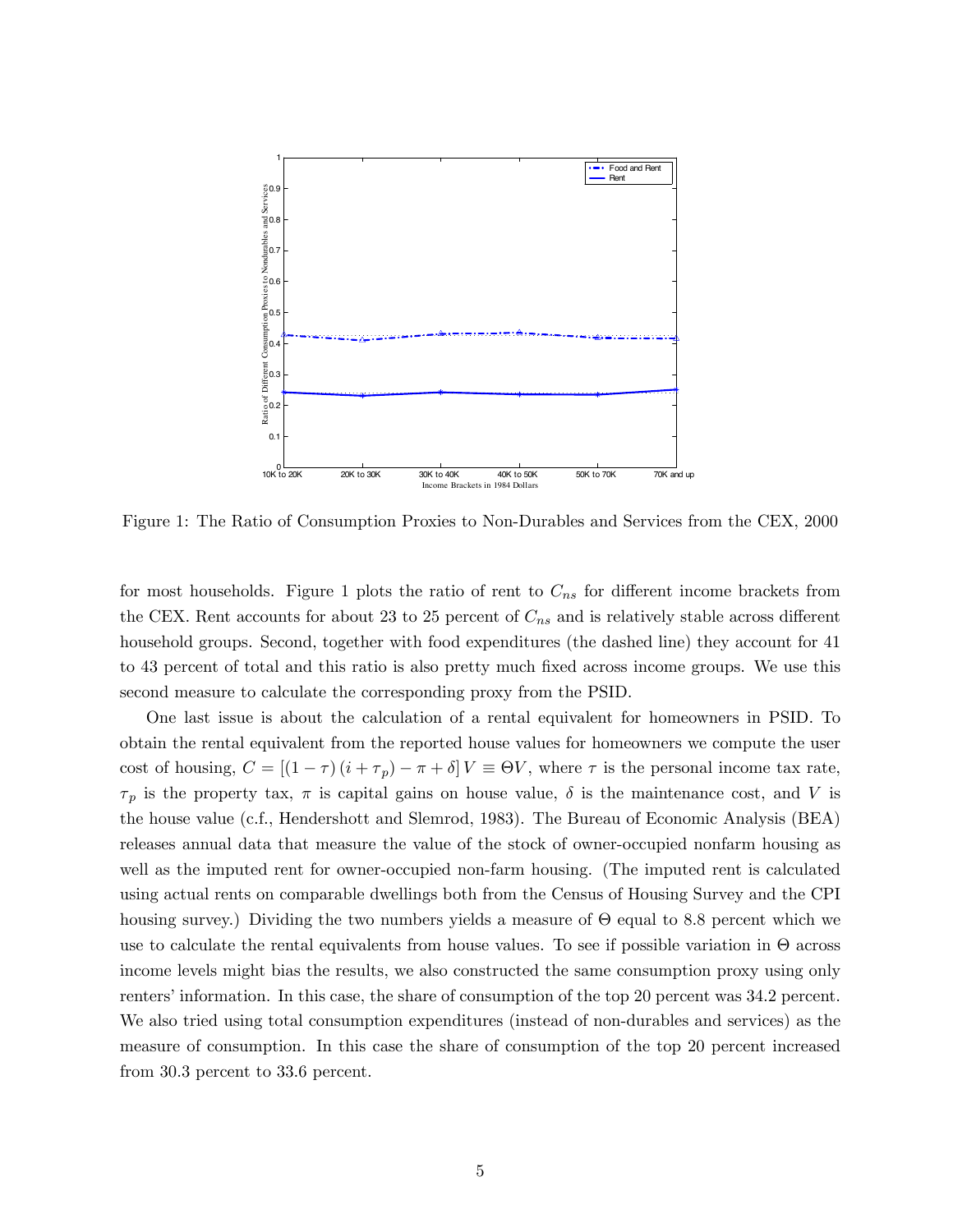| $Var_t(\Delta c_{t+1})$ included? | No        | $\mathbf{Yes}$ |        |        |        |
|-----------------------------------|-----------|----------------|--------|--------|--------|
| $N$ (quarters)                    | ___       |                |        | 12     | 16     |
| $EIS$ estim. with $\mathbf{Z}_1$  | 0.11      | 0.29           | 0.63   | 0.48   | 0.41   |
| $(t\text{-stat})$                 | (0.94)    | (1.21)         | (1.67) | (1.94) | (1.49) |
| $EIS$ estim. with $\mathbb{Z}_2$  | $-0.09$   | 0.39           | 0.57   | 0.40   | 0.51   |
| $(t\text{-stat})$                 | $(-0.97)$ | (1.82)         | (1.92) | (2.28) | (2.12) |

Table 1: Estimation of the Log-Linearized Euler Equation (6) with Post-War U.S. Data with and without Correcting for Time Variation

# 3 Appendix: Replicating Hall (1988) with Time-varying Conditional Variances

To gain some insight into how serious this problem is, we conducted the following simple experiment with actual data. We re-ran Hall's regression, closely matching the definition of variables, time period and construction of variables to existing studies. As a first step, we calculate the correlation of the variance of consumption growth with once lagged interest rate, and surprisingly it is  $-0.2$ , closely matching that in the model. This also provides some further support to the model in terms of capturing the rich dynamics of data.

The consumption measure is the real quarterly consumption of non-durables from the National Income and Products Account covering 1951.1 to 1984.4. The interest rate is the 3-month T-bill rate from the FRED database, deflated by the corresponding NIPA non-durable consumption prices deflator. Finally,  $var_t(\Delta c_{t+1})$  is calculated as follows: for each quarter t, we computed the sample variance using the realized consumption changes in the next N quarters ( $\Delta c_{t+1},...,\Delta c_{t+N}$ ) Results are reported for a range of values of N. The first instrument set is  $Z_1 = (1, r_{t-2}^f, r_{t-3}^f,$  $r_{t-4}^f$ ,  $\Delta c_{t-2}, \Delta c_{t-3}, \Delta c_{t-4}$  and the second one is  $Z_2 = (Z_1, i_{t-2}, i_{t-3}, i_{t-4})$  where  $i_t$  denotes the inflation rate between t and  $t + 1$ .

Table 12 presents the results. When the intercept  $k$ , is assumed to be constant (column 1) the EIS is estimated to be 0.11 and insignificant, in line with most of the previous literature. However, with  $var_t(\Delta c_{t+1})$  appropriately included in the rest of the table, all of a sudden the estimates of EIS jump to around 0.4. Repeating the same experiment with a larger instrument set only strengthens this result, if anything we get more precise estimates which cluster around 0.4 to 0.5.